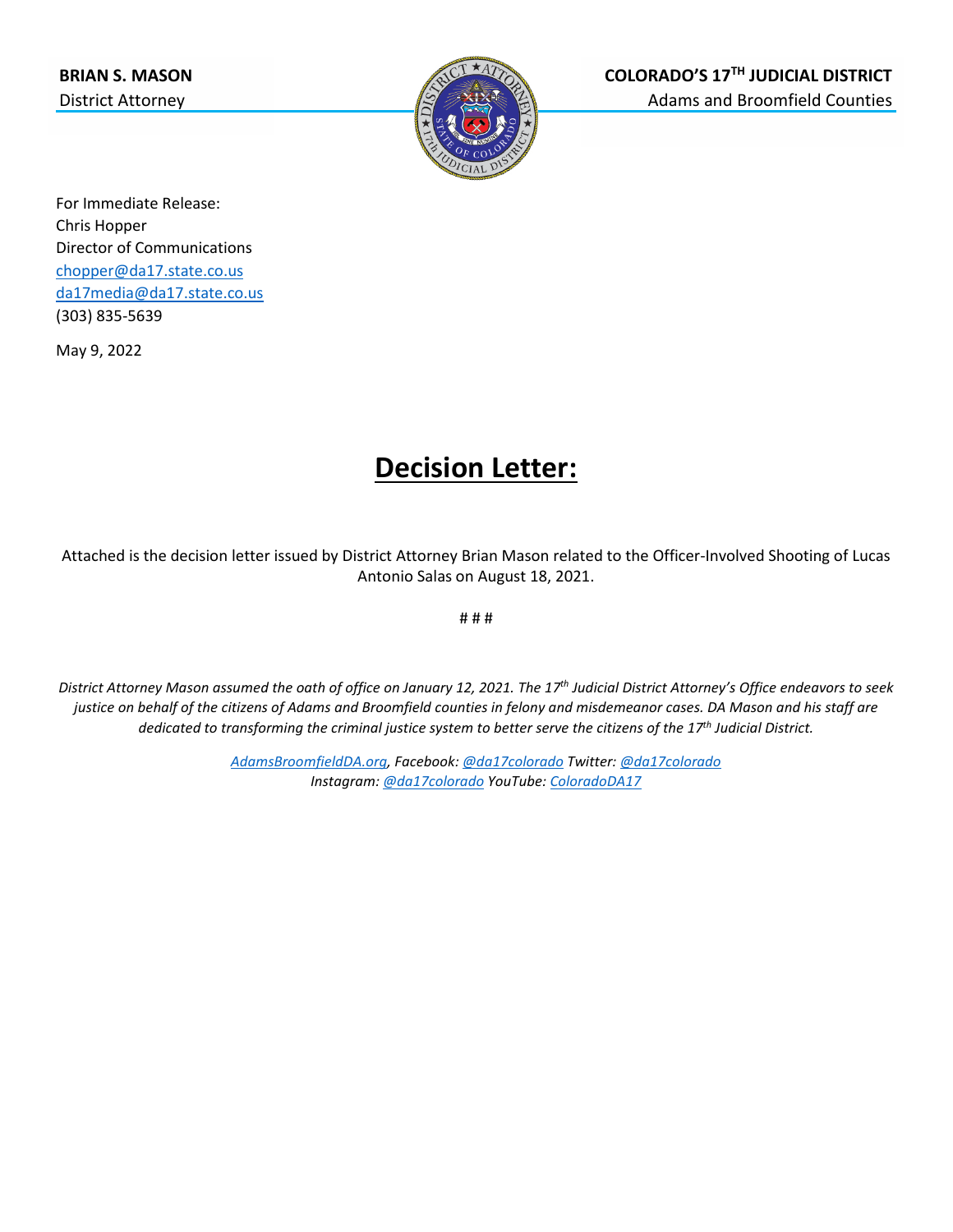

**17th Judicial District Adams & Broomfield Counties** 

**District Attorney's Office** 

May 9, 2022

Chief of Police Terrence Gordon City of Thornton Police Department 9551 Civic Center Drive Thornton, CO 80229

Chief of Police James S. May Jr. City of Northglenn Police Department 50 Community Center Drive Northglenn, CO 80234

Re: The officer-involved shooting of Mr. Lucas Antonio Salas, occurring on August 18, 2021

Dear Chief Gordon and Chief May:

The 17th Judicial District Critical Incident Response Team (CIRT) has completed its investigation into the August 18, 2021 shooting death of Lucas Antonio Salas. Adams County Sheriff's Office Detectives Dylan Lussier and Jamie Keefer led the investigation and presented the factual findings to the 17th Judicial District Attorney's Office on December 22, 2021. The remaining investigators on the CIRT who worked on this investigation are associated with law enforcement agencies independent of the two involved officers, one from the City of Thornton Police Department and the other from the City of Northglenn Police Department. The investigation consisted of law enforcement reports, audio and video recorded interviews, photographs, body cameras, and diagrams of the crime scene. The Office of the District Attorney concludes that the investigation was thorough and complete. This letter includes a summary of the facts and materials that the CIRT presented for review.

The District Attorney's Office review is limited to determining whether any criminal charges should be filed against any of the involved officers for a violation of Colorado law. The standard of proof for filing a criminal case is whether there is sufficient evidence to prove all elements of a crime beyond a reasonable doubt. In a potential criminal prosecution, the prosecution must also prove beyond a reasonable doubt that the use of force was *not* legally justified. This independent investigation and review is not intended to take the place of an internal affairs investigation by your agency. As such, the District Attorney's Office review does not evaluate compliance with any departmental policies, standards, or procedures.

Based on the evidence presented and the applicable Colorado law, there is no basis for charging the involved officers in this incident, nor would there be a reasonable likelihood of success of proving the elements of any crime as it relates to the law enforcement officers' involvement in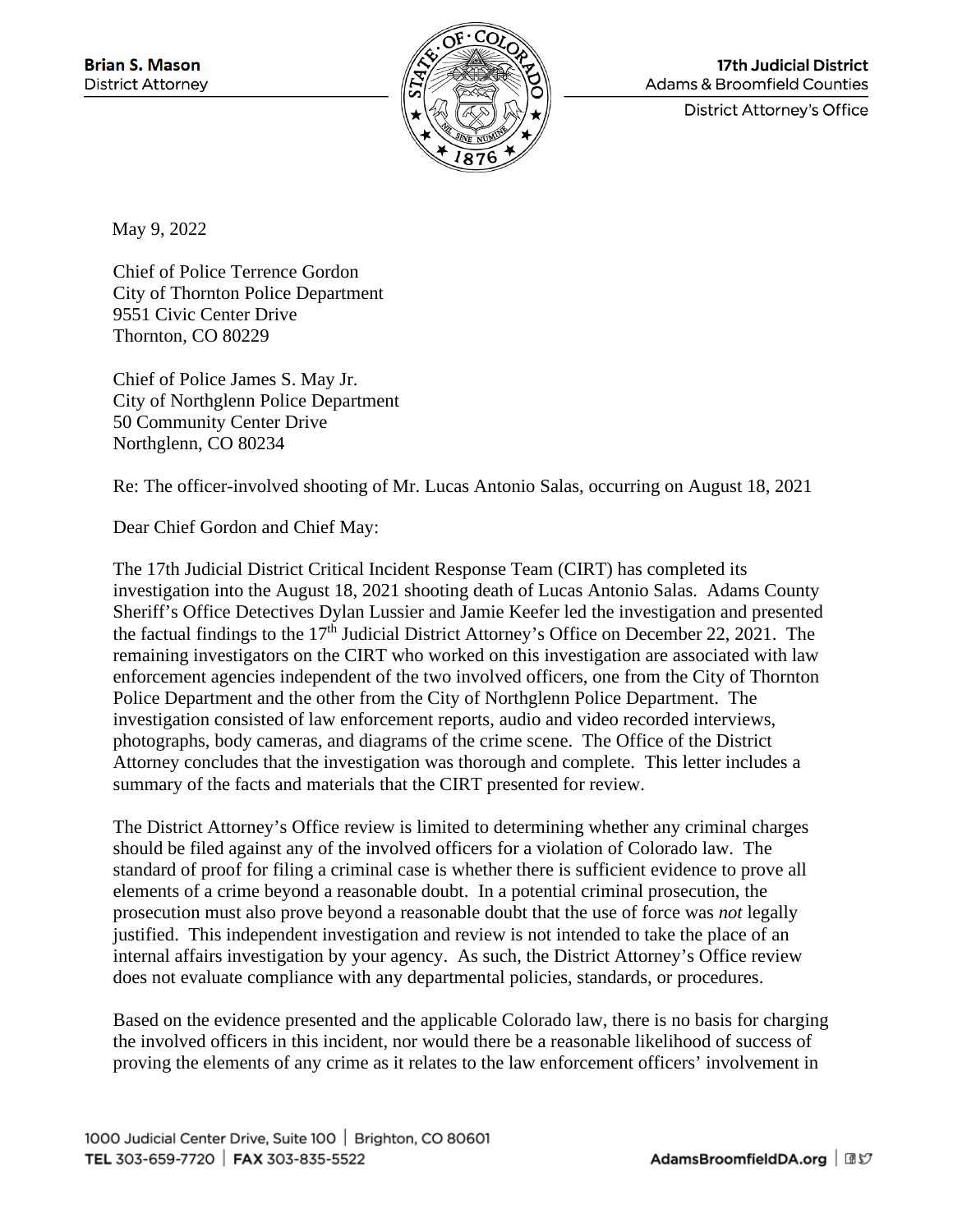this incident. Therefore, there will be no criminal charges filed against the officers involved in this incident.

# **SUMMARY OF THE INVESTIGATION**

On August 17, 2021, an agent with the Colorado Bureau of Investigation (CBI) contacted a detective with the Northglenn Police Department to request assistance locating Lucas Antonio Salas, an individual who had an active arrest warrant for a parole violation and possible involvement in a murder. Mr. Salas was associated with a 2003 blue Nissan Sentra and was believed to be at his stepmother's residence located at 301 E. Malley Drive, an apartment complex in the City of Northglenn.

During the daytime hours of August 18, 2021, Detective Gesi went to the apartment complex and observed the Nissan Sentra. Detective Gesi called patrol officers to assist him in contacting the vehicle. Detective Gesi observed Mr. Salas and three others enter the vehicle, with Mr. Salas in the driver's seat. Officers drove their marked patrol vehicles into the parking lot with emergency lights and sirens activated in an attempt to block Mr. Salas in his vehicle. Mr. Salas drove his vehicle off road and through a fence to avoid apprehension. Northglenn Police Officer Joshua Moreau pursued the vehicle to the area of 120<sup>th</sup> Avenue and Washington Street, where Mr. Salas fired a gun at Officer Moreau's patrol car. The pursuit continued as Mr. Salas drove recklessly and went off the road into a ditch near the Thorncreek Golf Course, located at 136<sup>th</sup> Avenue and Washington Street. The vehicle stopped and Mr. Salas exited the passenger side of the vehicle. The other occupants remained inside.

Mr. Salas ran through the golf course. At this point, uniformed patrol officers from the Thornton Police Department joined the Northglenn officers in the pursuit. The officers pursued Mr. Salas, shouting multiple commands to him to stop and get onto the ground. Mr. Salas ignored the commands and continued to run through the golf course heading towards golfers and nearby homes. As the officers caught up to Mr. Salas, Thornton Police Officer Mikal Timm reached out to try to grab Mr. Salas and make his arrest. Officer Moreau also approached, armed with a Taser. Northglenn Police Officer Charles Festi was also nearby armed with his handgun. As Officer Timm was within arm's reach, Mr. Salas drew a handgun and fired it at the officers, narrowly missing both Officer Timm and Officer Moreau. Officer Timm and Officer Festi returned fire. Mr. Salas was struck and killed.

# **POLICE OFFICER INTERVIEWS**

**Officer Joshua Moreau**: Officer Joshua Moreau is a police officer employed by the City of Northglenn where he has worked for four years. Officer Moreau is assigned to the patrol division. At approximately 11:35 a.m. on August 18, 2021, marked Northglenn patrol vehicles entered the parking lot with their lights and sirens activated and parked behind the suspect vehicle. Officer Moreau got out and approached the driver's side of the parked vehicle while giving commands. The suspect vehicle accelerated over the landscaping and through a chain link fence to escape. The driver was later identified as Mr. Salas.

Officer Moreau chased the vehicle. Mr. Salas drove north on Grant Street and began to increase his speed. In the area of 124<sup>th</sup> Avenue, Mr. Salas changed direction and drove southbound. Mr.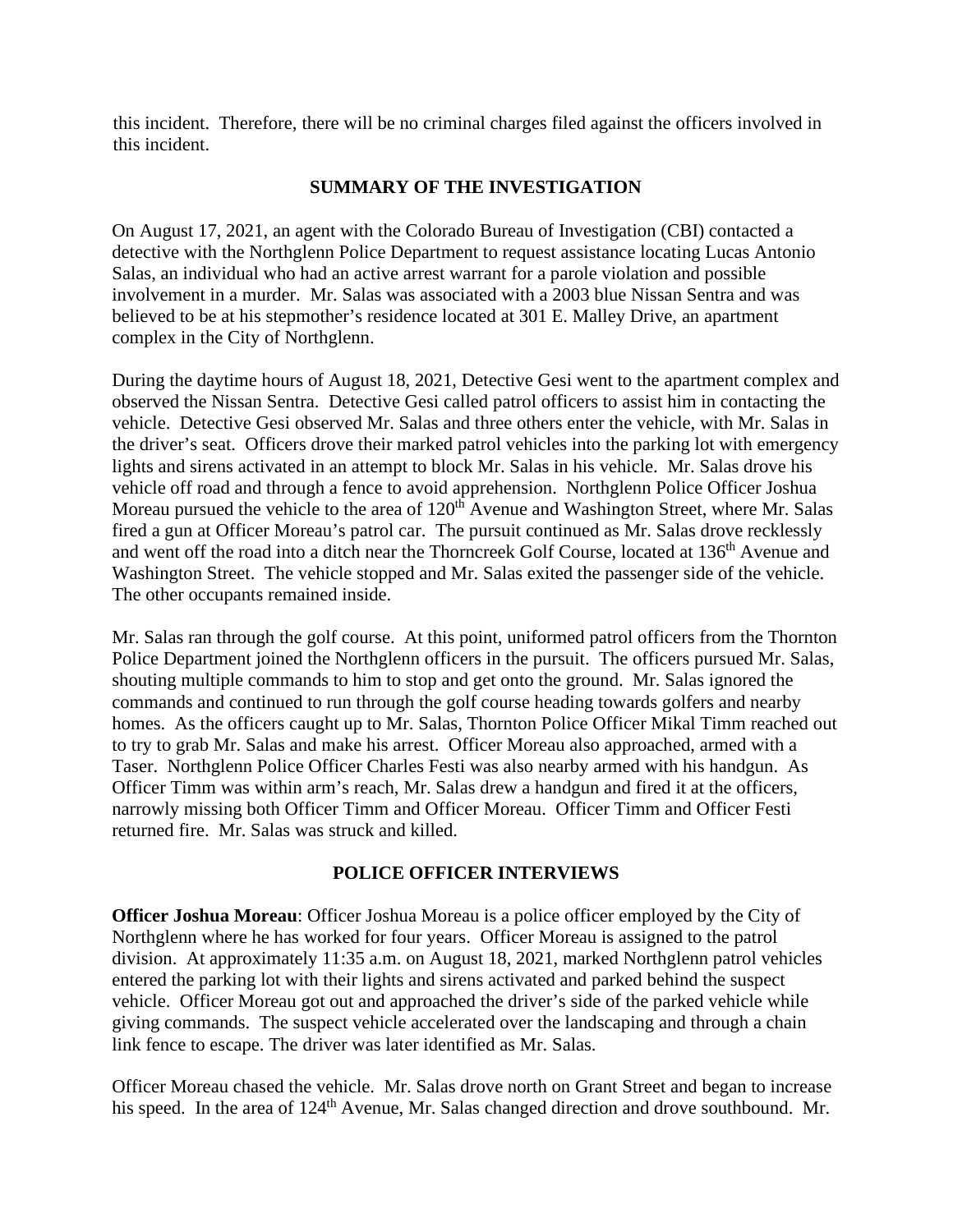Salas then made a U-turn and headed back northbound. As Mr. Salas began the U-turn, Officer Moreau observed him lean out the driver's side window and fire a handgun aimed at Officer Moreau's patrol car. Officer Moreau was approximately fifteen to twenty feet away at the time shots were fired at him. Officer Moreau advised over the radio that the driver fired a gun at him. Officer Moreau observed two additional rounds fired out of the back window of the Nissan toward his direction. Mr. Salas continued driving northbound, weaving in and out of oncoming traffic.

The pursuit continued to 136<sup>th</sup> Avenue where the suspect vehicle drove westbound in the eastbound lanes of traffic. The suspect then drove off the roadway into a ditch near the Thorncreek Golf Course, where it stopped. Officer Moreau stopped his vehicle and got out with his weapon drawn. Mr. Salas crawled from the driver seat to the passenger seat and got out of the front passenger side. He ran south on the golf course, while the three other occupants remained inside the vehicle. Officer Moreau observed Mr. Salas running with a handgun in his hand. Officer Moreau remained at the vehicle with the passengers until other officers arrived. Officer Moreau and another uniformed officer pursued Mr. Salas toward a wooded area alongside of the golf course. The officers yelled at Mr. Salas to stop, identifying themselves as police and ordering Mr. Salas to get down. Mr. Salas ignored the commands to stop and continued toward the driving range and nearby residences. Officer Moreau was concerned for the safety of the citizens on the golf course.

Northglenn Officers Charles Festi and Moreau, along with Thornton Officer Mikal Timm finally caught up to Mr. Salas on the golf course. Officers Moreau and Timm approached Mr. Salas from the right side, while Officer Festi approached from the rear. Officer Moreau drew his Taser and advanced towards Mr. Salas, telling him to stop moving. When Officer Moreau got within approximately eight feet of Mr. Salas, he observed Mr. Salas reach for his waistband and draw a handgun. Mr. Salas raised the gun and fired multiple rounds at Officers Moreau and Timm.

Officer Moreau deployed his Taser, but was unsure if it contacted Mr. Salas, as Mr. Salas was still able to fire the gun at him. Officer Moreau described feeling the wind of the bullet on his arm and being terrified. Officer Moreau dropped the Taser and drew his handgun but did not fire it, as he observed Mr. Salas drop the weapon and fall to the ground. Officer Moreau immediately attempted to perform lifesaving measures on Mr. Salas prior to the paramedics arrival. Officer Moreau sustained no injuries during this incident.

**Officer Timm:** Officer Mikal Timm is a patrol officer for the City of Thornton, where he has worked for five years. On August 18, 2021, Officer Timm was at the Thornton Police Department when he heard about a police pursuit over the radio. He left the police department and headed northbound to assist, ultimately ending up at the Thorncreek golf course. Officer Timm saw Mr. Salas out on the golf course and approached him. Officer Timm was aware that Mr. Salas reportedly fired a gun at Officer Moreau, but did not initially see anything in Mr. Salas's hands. Officer Timm was concerned for the safety of the community and the safety of the officers in the area since Mr. Salas had already fired a weapon at Officer Moreau. Officer Timm joined the other officers approach of Mr. Salas while giving him repeated commands. Mr. Salas continued to walk away from officers.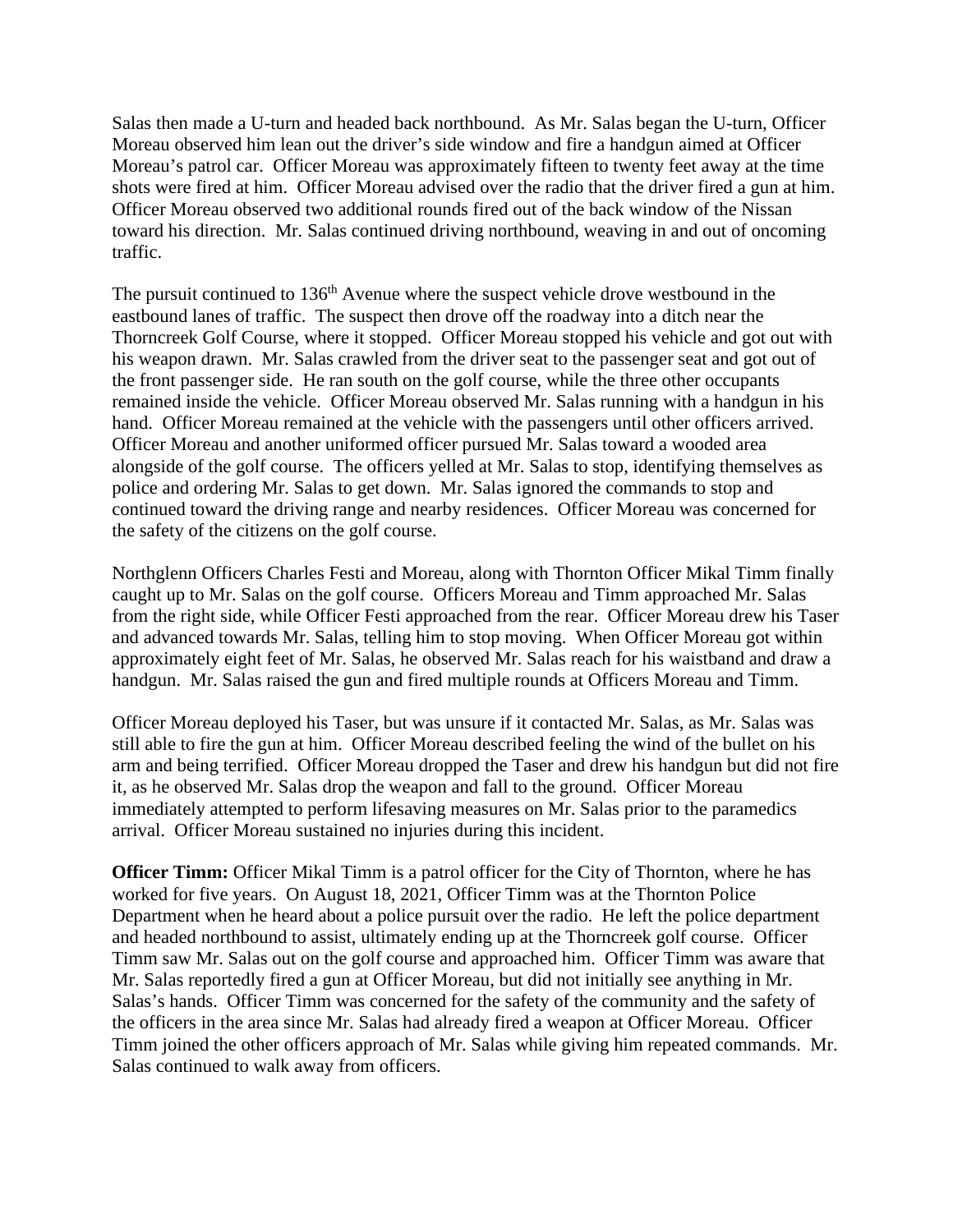Officer Timm advised Officer Moreau that he would go hands on with Mr. Salas, while Officer Moreau had his Taser drawn and Officer Festi provided cover. Officer Timm holstered his weapon so he could apprehend Mr. Salas. Mr. Salas pulled a handgun from his waistband and fired it at Officer Timm.

Mr. Salas turned towards his left and attempted to fire at a nearby officer. Officer Timm described that he believed his use of deadly physical force was necessary because Mr. Salas was a wanted homicide suspect and had fired a gun in his direction. He believed that there were no other alternatives that were available in the moment. Officer Timm drew his firearm from the holster and fired three rounds at Mr. Salas. Officer Timm recalled a Northglenn officer also fired his gun. Officer Timm saw Mr. Salas drop the firearm and fall to the ground. Officer Timm attempted to perform life saving measures. Officer Timm was not injured during this incident.



*Still image of Officer Timm's body-worn camera when Mr. Salas drew his handgun and fired at Officer Timm.*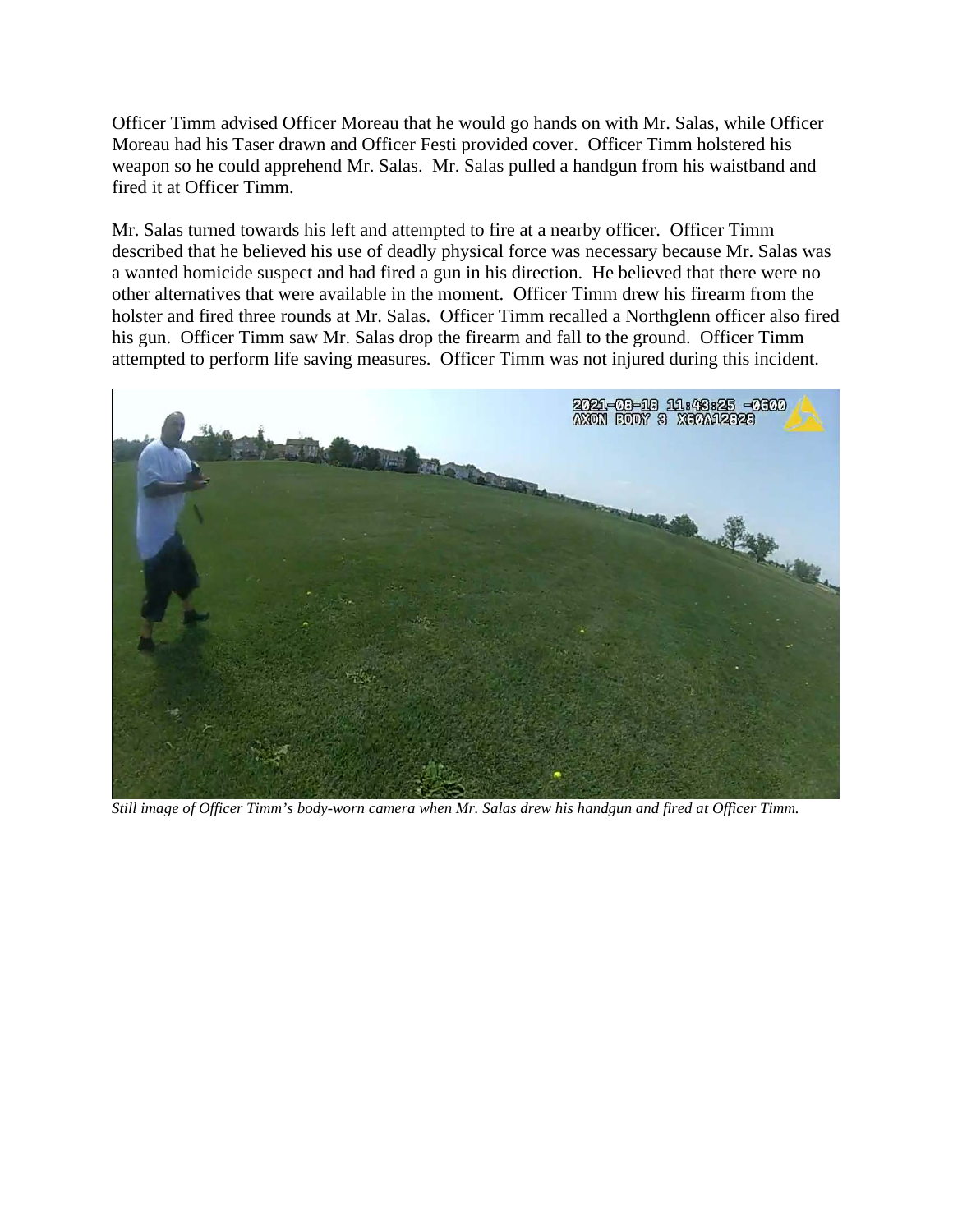

*Still image from Officer Timm's body-worn camera when Mr. Salas turned and aimed the handgun at Officer Moreau.*

**Officer Charles Festi:** Officer Charles Festi is a police officer employed by the City of Northglenn for six years. He is assigned as a school resource officer. On August 18, 2021, Officer Festi was at Northglenn Middle School monitoring the radio traffic. He listened to Officer Moreau's updates during the pursuit, including that the suspect had fired at Officer Moreau's vehicle. Upon hearing this information, Officer Festi decided to join the pursuit. Officer Festi responded to the area of the Thorncreek golf course and parked at the clubhouse. Citizens in the area advised that the suspect was in a white shirt out on the golf course. Officer Festi asked someone at the clubhouse to make a public announcement over the speakers that everyone should go inside. Officer Festi was concerned that the suspect was armed and might start shooting people that were still out on the golf course.

Officer Festi headed towards the driving range, and he saw Mr. Salas walking on the golf course. Officer Festi saw Officer Moreau and Officer Timm following Mr. Salas from behind. The officers yelled repeated commands to Mr. Salas to get on the ground. As Officer Festi got closer, he drew his firearm based on his knowledge that Mr. Salas reportedly shot at an officer.

Officer Festi observed Mr. Salas pull a firearm from his waistband and point it at Officers Timm and Moreau. He heard a couple of shots and observed the line of fire was in the direction of the officers. Officer Festi fired four rounds at Mr. Salas. Officer Festi was concerned for the safety of the other officers, stating, "I was scared he was going to shoot the other officers…and kill them." He saw the suspect drop the gun and fall to the ground.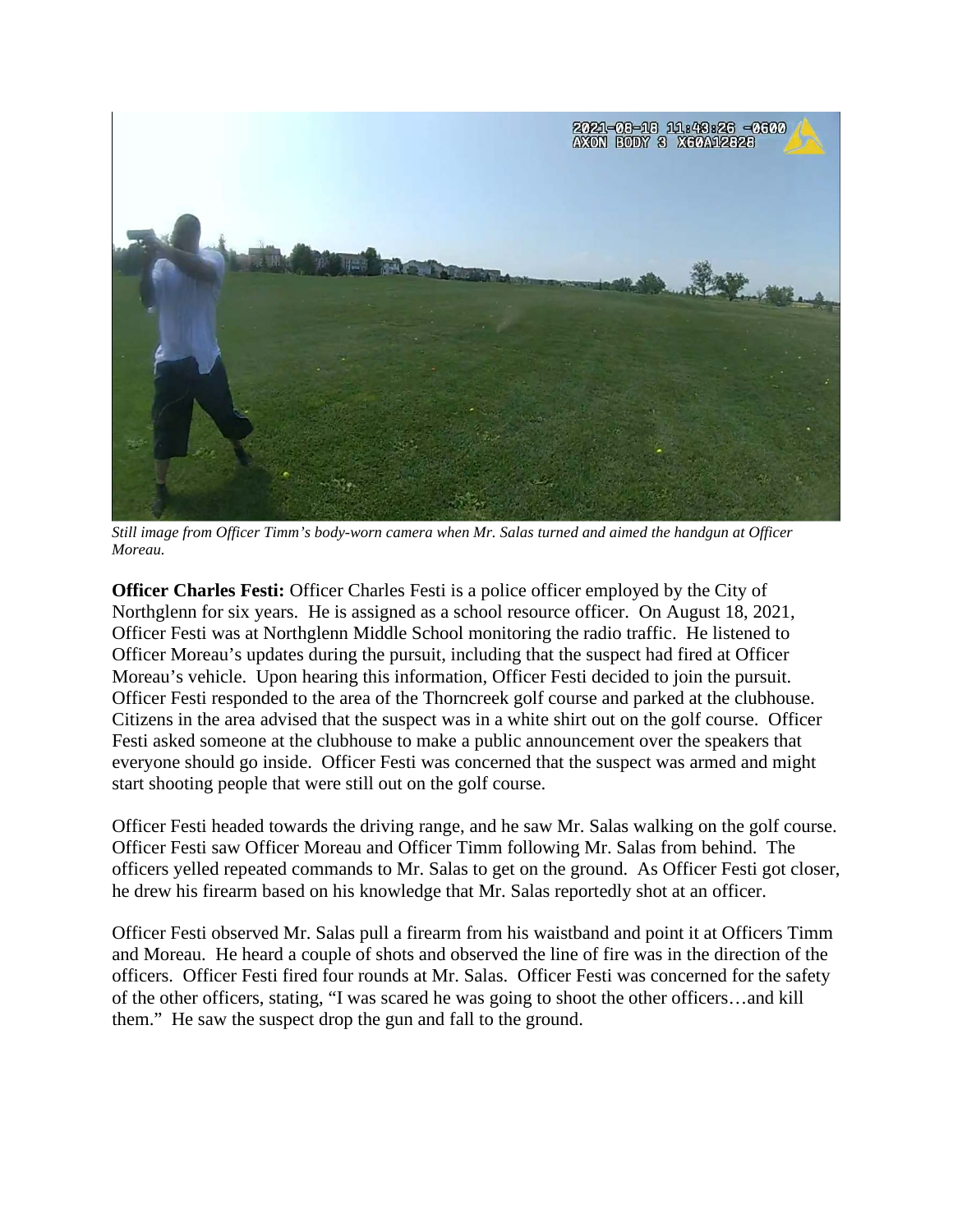

*Still image of Officer Festi's body-worn camera when Mr. Salas pulls out handgun and points it at Officer Timm.*



*Still image of Officer Festi's body-worn camera when Mr. Salas turns gun on Officer Moreau.*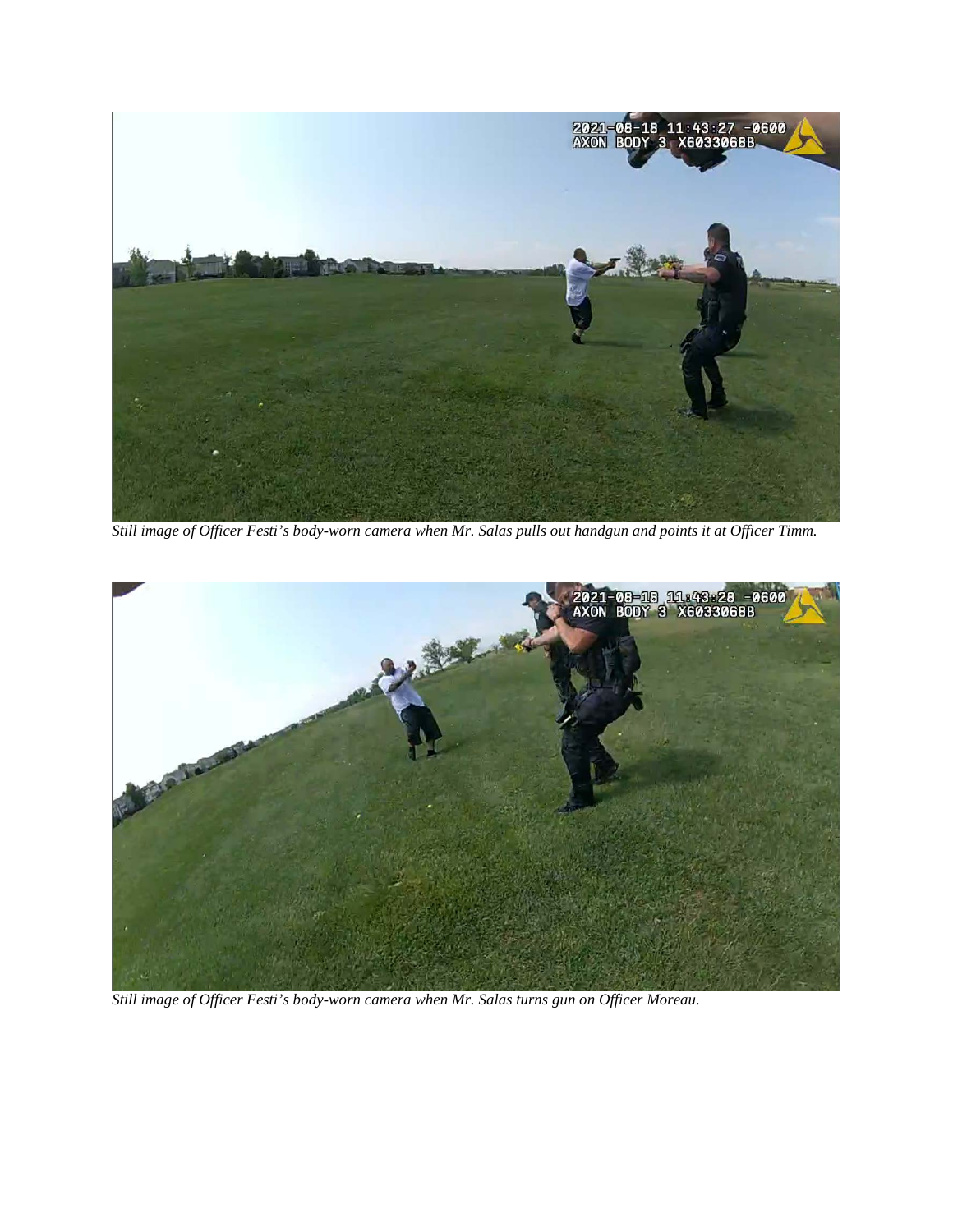#### **OTHER EVIDENCE**

Civilian witnesses at the golf course advised they heard police sirens approaching the golf course and observed Mr. Salas walking down the fairway. They observed uniformed officers approaching Mr. Salas, yelling commands to "get down" and to "get on the ground." According to these witnesses, the officers followed Mr. Salas for approximately one hundred yards giving repeated commands that were ignored. These witnesses observed Mr. Salas turn towards the officers then they heard a shot, followed by five additional shots.

Crime scene investigation revealed that Officer Timm fired three rounds and Officer Festi fired four rounds. Officer Moreau did not fire his weapon. A .40 caliber Smith and Wesson M&P handgun and magazine were located near Mr. Salas's final resting place. Investigators located a spent .40 caliber casing leading to the conclusion that Mr. Salas fired his weapon one time. A search of the Nissan Sentra revealed three additional .40 caliber casings inside the vehicle. The back window of the Nissan was shattered with two bullet holes in the right rear corner and a large piece of glass missing from the left corner.

On August 20, 2021, a forensic pathologist performed the autopsy of Mr. Salas. Mr. Salas suffered six gunshot wounds, with no evidence of close-range firing. The pathologist determined that the cause of death was multiple gunshot wounds. A drug screen of Mr. Salas was positive for amphetamines and fentanyl.

### **LEGAL ANALYSIS**

As was previously noted, this review is limited to a determination of whether criminal charges should be filed against the involved officers. The decision to file criminal charges involves an assessment of all known facts and circumstances as well as an evaluation of whether there is a reasonable likelihood of conviction at trial under the applicable law. Criminal liability is established when the evidence is sufficient to prove all of the elements of a crime beyond a reasonable doubt. In addition to proving the elements of a crime, the prosecution must also disprove any statutorily recognized justification or defense beyond a reasonable doubt. Consequently, in order to file a criminal charge, the District Attorney's Office must be able to prove beyond a reasonable doubt that the involved law enforcement officers' actions were not justified under the circumstances surrounding this incident and the applicable law.

Here, there is no question that Officers Timm and Festi discharged their firearms at Mr. Salas, causing his death. The legal question is whether these two involved officers' conduct supports the filing of criminal charges.

Under Colorado law, a law enforcement officer may use an amount of force that is necessary and reasonable to effect an arrest. Additionally, under Colorado law, police officers, like any other individual, have the right to defend themselves or others from the use or imminent use of unlawful physical force. An officer's right to use reasonable force is an affirmative defense, meaning that the prosecution must prove beyond a reasonable doubt that the use of force was not justified. The affirmative defenses applicable to the officers' use of force at the time of this incident is found under §18-1-707, C.R.S. (2021). The affirmative defenses applicable to the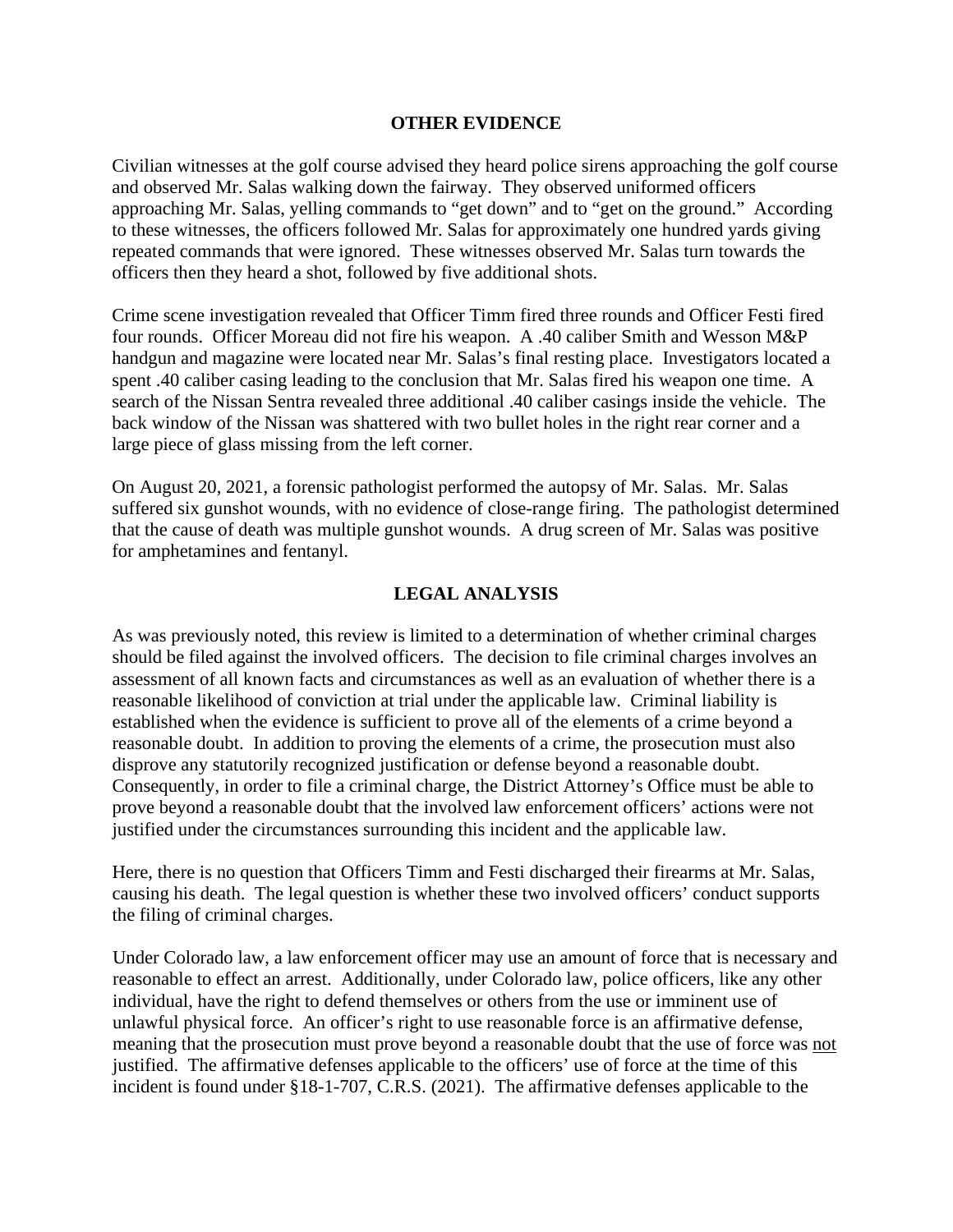officers' use of force at the time of this incident is found at  $\S 18$ -1-707(4.5), C.R.S. (2021), and that subsection provides:

Notwithstanding any other provisions in this section, a peace officer is justified in using deadly physical force if the peace officers has an objectively reasonable belief that a lesser degree of force is inadequate and the peace officer has objectively reasonable grounds to believe, and does believe, that he or another person is in imminent danger of being killed or of receiving serious bodily injury.

The legal definition of "deadly physical force" as contemplated by the use of force statute cited above means "force, the intended, natural, and probable consequence of which is to produce death, and which does, in fact, produce death."

In the 1989 case of *Graham v. Connor*, the United States Supreme Court set forth a "reasonableness standard" in evaluating the use of force by a police officer. Under this standard, the inquiry into the appropriateness of an officer's use of force must**:** (1) take into consideration the totality of the circumstances, including factors such as the severity of the crime at issue, whether the suspect poses an immediate threat to the safety of the officers or others, and whether the suspect is actively resisting arrest or attempting to evade arrest by flight; and**,** (2) be judged from the perspective of an objectively reasonable officer on the scene "in light of the facts and circumstances confronting them, without regard to [his] underlying intent or motivation." Further, the United States Supreme Court noted, "[t]he calculus of reasonableness must embody allowance for the fact that police officers are often forced to make split-second judgments—in circumstances that are tense, uncertain, and rapidly evolving—about the amount of force that is necessary in a particular situation."

In this case, the involved police officers were engaged in the course of their duties to search for and apprehend Mr. Salas, who had an active arrest warrant for a parole violation and was reported to be a suspect in a murder. Mr. Salas evaded police contact and drove recklessly on public highways in an apparent effort to avoid arrest. Mr. Salas's conduct demonstrated that he would use any means possible to evade police, even if it involved risks to the public. Additionally, Mr. Salas fired a handgun at Officer Moreau during the pursuit, further demonstrating Mr. Salas's willingness to use violence against the police officers trying to apprehend him and the danger he posed to those around him.

Despite Mr. Salas's conduct, these officers did not immediately resort to the use of force. On the contrary, the officers gave Mr. Salas repeated opportunities to resolve the situation without violence or injury. During the foot pursuit on the golf course, the officers approached Mr. Salas with repeated commands to stop and to get onto the ground. Mr. Salas disobeyed these reasonable orders right up until the point in which Officer Timm attempted to grab Mr. Salas and arrest him.

With Officer Timm within arm's reach and the other two officers close by, Mr. Salas quickly raised a .40 caliber handgun, pointed it at the officers and fired it. Fortunately, no officer was struck or killed. This conduct undoubtedly posed an immediate threat to the officers, causing them to respond with the use of deadly force. Officers Timm and Festi both stated that they discharged their firearms fearing that their lives were in danger if they failed to act. Under these